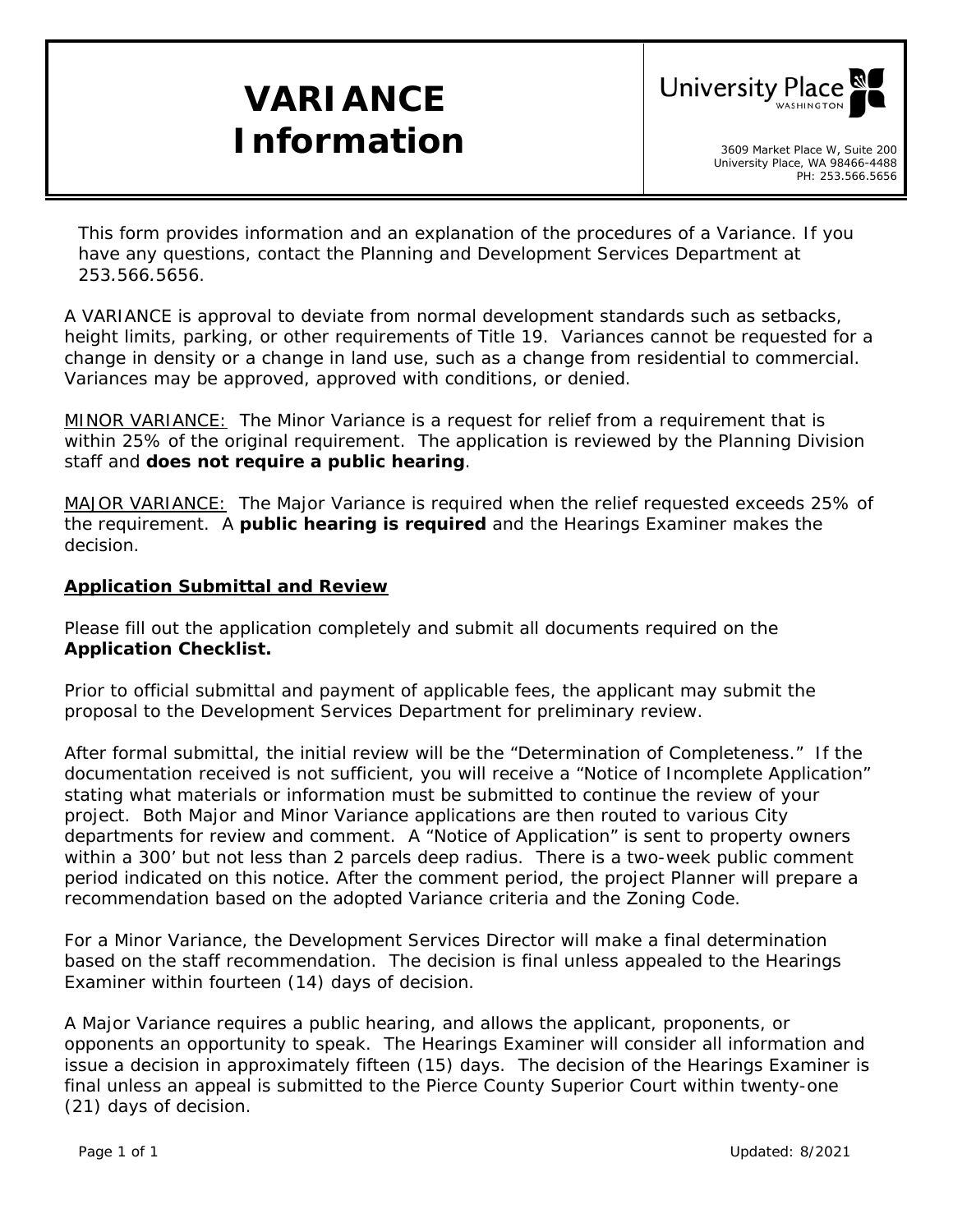# **VARIANCE**  *Checklist* 3609 Market Place W, Suite 200



*This is a checklist of materials required for a Variance. This checklist is provided to assist you in submitting a complete application. If you have any questions, contact the Planning and Development Services Department at 253.566.5656.* 

## **RETURN THIS CHECKLIST WITH YOUR APPLICATION**

#### **The Variance drawings shall include:**

The size of the plans is at the discretion of the applicant; however, the scale must be accurate and the content legible. Site plan shall include:

- $\Box$  Lot size and dimensions
- $\Box$  Property lines
- $\square$  Names of adjacent roads
- $\square$  Setbacks and yard dimensions
- Location and dimensions of **proposed** and **existing** structures (including accessory structures)
- Location and dimensions of **proposed** and **existing** roadways, driveways, and parking areas
- $\Box$  Location, dimensions and nature of any proposed easements or dedications for utilities and access
- $\Box$  For multiple-family residential, location and dimensions of common open space and/or recreation requirements
- $\Box$  For commercial and industrial uses, gross area by use and parking calculations

#### **Optional**

 $\Box$  Perspective drawings, photographs, color renderings or other graphics which may be needed to adequately evaluate the application

#### **Public Notice:**

**A Public Notice Sign must be posted on the site. Applicant will be notified when to request the public notice sign from the Planning and Development Services Department and the required posting time.**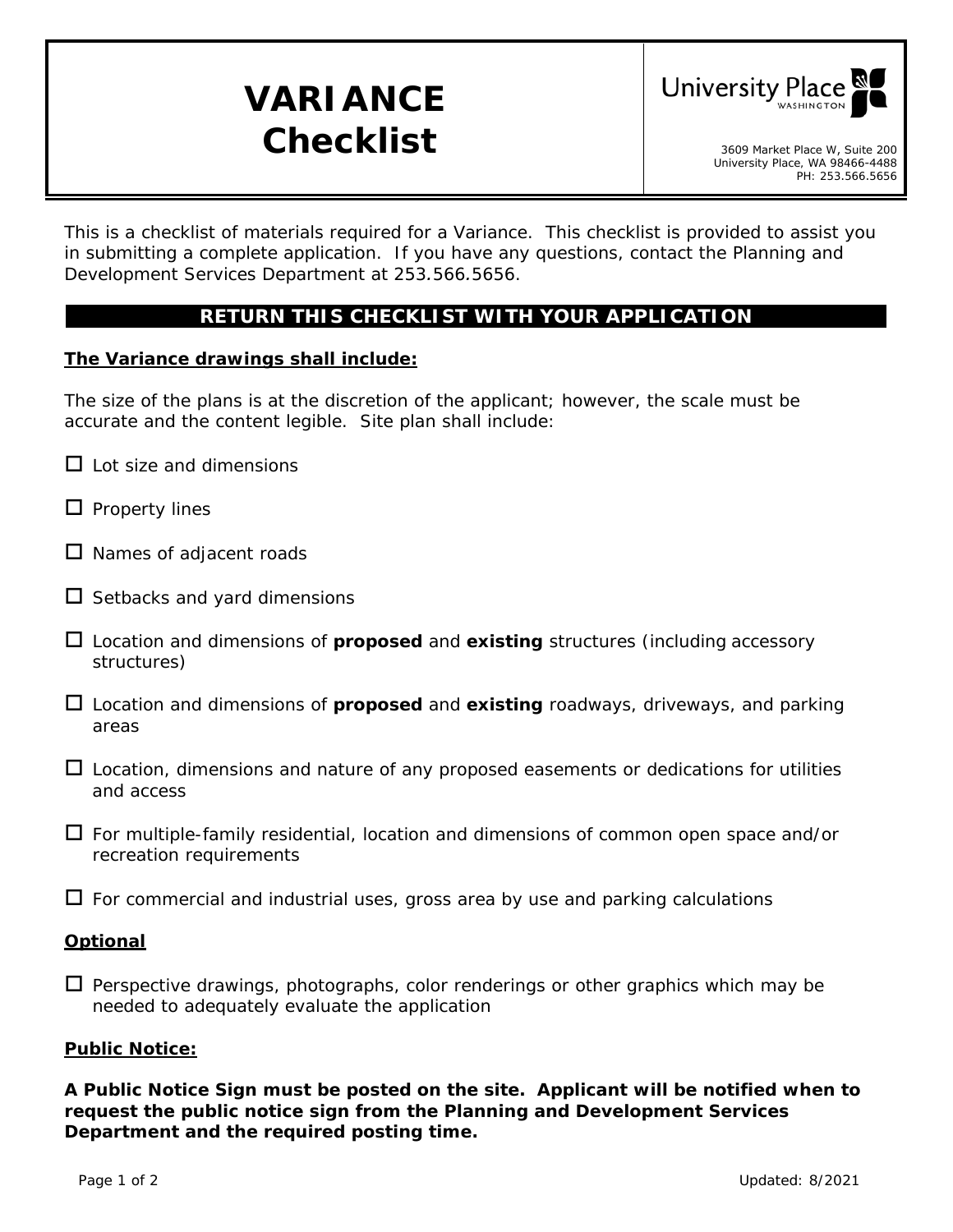Fees must be paid at the time of submittal. The table below indicates the number of sets required at the time of submittal:

| <b>MINOR</b><br><b>VARIANCE</b><br># OF SETS<br><b>REQUIRED</b> | <b>MAJOR</b><br><b>VARIANCE</b><br># OF SETS<br><b>REQUIRED</b> | <b>DESCRIPTION</b>                                                                                      |  |  |
|-----------------------------------------------------------------|-----------------------------------------------------------------|---------------------------------------------------------------------------------------------------------|--|--|
|                                                                 |                                                                 | Variance Application                                                                                    |  |  |
|                                                                 |                                                                 | Variance Drawings                                                                                       |  |  |
|                                                                 |                                                                 | Vicinity Map identifying proposed subdivision, including the nearest<br>cross streets and a North arrow |  |  |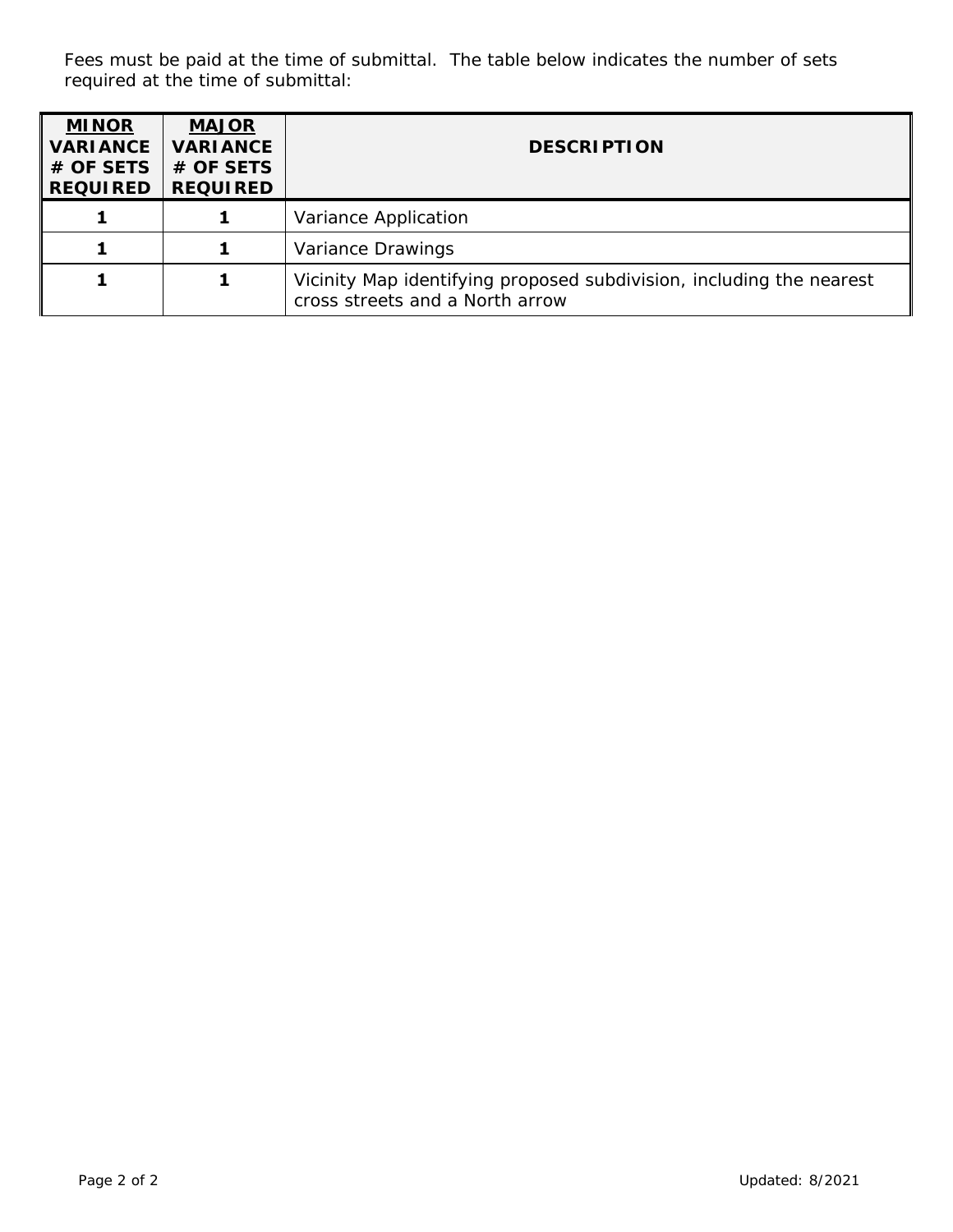# **VARIANCE**  Application **Application**



University Place, WA 98466-4488 PH: 253.566.5656

### *Please type or print clearly. Incomplete information may delay the project approval.*

| <b>APPLICANT:</b>                   | Phone:          | Fax: |  |
|-------------------------------------|-----------------|------|--|
| Address (Street, City, State, Zip): | E-Mail Address: |      |  |
| <b>PROPERTY OWNER:</b>              | Phone:          | Fax: |  |
| Address (Street, City, State, Zip): | E-Mail Address: |      |  |
| <b>AGENT:</b>                       | Phone:          | Fax: |  |
| Address (Street, City, State, Zip): | E-Mail Address: |      |  |

| <b>PROJECT NAME &amp; TYPE:</b>                                                                       |              |                   |          |                         |  |  |  |  |  |
|-------------------------------------------------------------------------------------------------------|--------------|-------------------|----------|-------------------------|--|--|--|--|--|
| Project Address:                                                                                      |              | Parcel Number(s): |          |                         |  |  |  |  |  |
| Zoning:                                                                                               | Current Use: |                   |          |                         |  |  |  |  |  |
| Area/Acreage:                                                                                         | Township:    | Range:            | Section: | <b>Quarter Section:</b> |  |  |  |  |  |
| $\Box$ Yes<br>∣ I No<br>Has this project been reviewed at a Technical Review Committee (TRC) Meeting? |              |                   |          |                         |  |  |  |  |  |
| <b>VARIANCE TYPE:</b><br>$\Box$ Minor (less than 25% increase of allowable)                           |              |                   |          |                         |  |  |  |  |  |
| Major (greater than 25% increase of allowable)                                                        |              |                   |          |                         |  |  |  |  |  |

*Before a Variance can be granted, certain criteria must be met. Please answer the following questions, in detail, so the department can understand the nature of your request. Attach additional sheets, if necessary.* 

#### **PROVIDE A** *DETAILED* **DESCRIPTION OF THE PROPOSAL AND WHAT REQUIREMENTS YOU ARE SEEKING RELIEF FROM. (MAY BE ATTACHED)**

\_\_\_\_\_\_\_\_\_\_\_\_\_\_\_\_\_\_\_\_\_\_\_\_\_\_\_\_\_\_\_\_\_\_\_\_\_\_\_\_\_\_\_\_\_\_\_\_\_\_\_\_\_\_\_\_\_\_\_\_\_\_\_\_\_\_\_\_\_\_\_\_\_\_\_\_\_\_\_\_\_\_\_\_\_ \_\_\_\_\_\_\_\_\_\_\_\_\_\_\_\_\_\_\_\_\_\_\_\_\_\_\_\_\_\_\_\_\_\_\_\_\_\_\_\_\_\_\_\_\_\_\_\_\_\_\_\_\_\_\_\_\_\_\_\_\_\_\_\_\_\_\_\_\_\_\_\_\_\_\_\_\_\_\_\_\_\_\_\_\_ \_\_\_\_\_\_\_\_\_\_\_\_\_\_\_\_\_\_\_\_\_\_\_\_\_\_\_\_\_\_\_\_\_\_\_\_\_\_\_\_\_\_\_\_\_\_\_\_\_\_\_\_\_\_\_\_\_\_\_\_\_\_\_\_\_\_\_\_\_\_\_\_\_\_\_\_\_\_\_\_\_\_\_\_\_ \_\_\_\_\_\_\_\_\_\_\_\_\_\_\_\_\_\_\_\_\_\_\_\_\_\_\_\_\_\_\_\_\_\_\_\_\_\_\_\_\_\_\_\_\_\_\_\_\_\_\_\_\_\_\_\_\_\_\_\_\_\_\_\_\_\_\_\_\_\_\_\_\_\_\_\_\_\_\_\_\_\_\_\_\_ \_\_\_\_\_\_\_\_\_\_\_\_\_\_\_\_\_\_\_\_\_\_\_\_\_\_\_\_\_\_\_\_\_\_\_\_\_\_\_\_\_\_\_\_\_\_\_\_\_\_\_\_\_\_\_\_\_\_\_\_\_\_\_\_\_\_\_\_\_\_\_\_\_\_\_\_\_\_\_\_\_\_\_\_\_